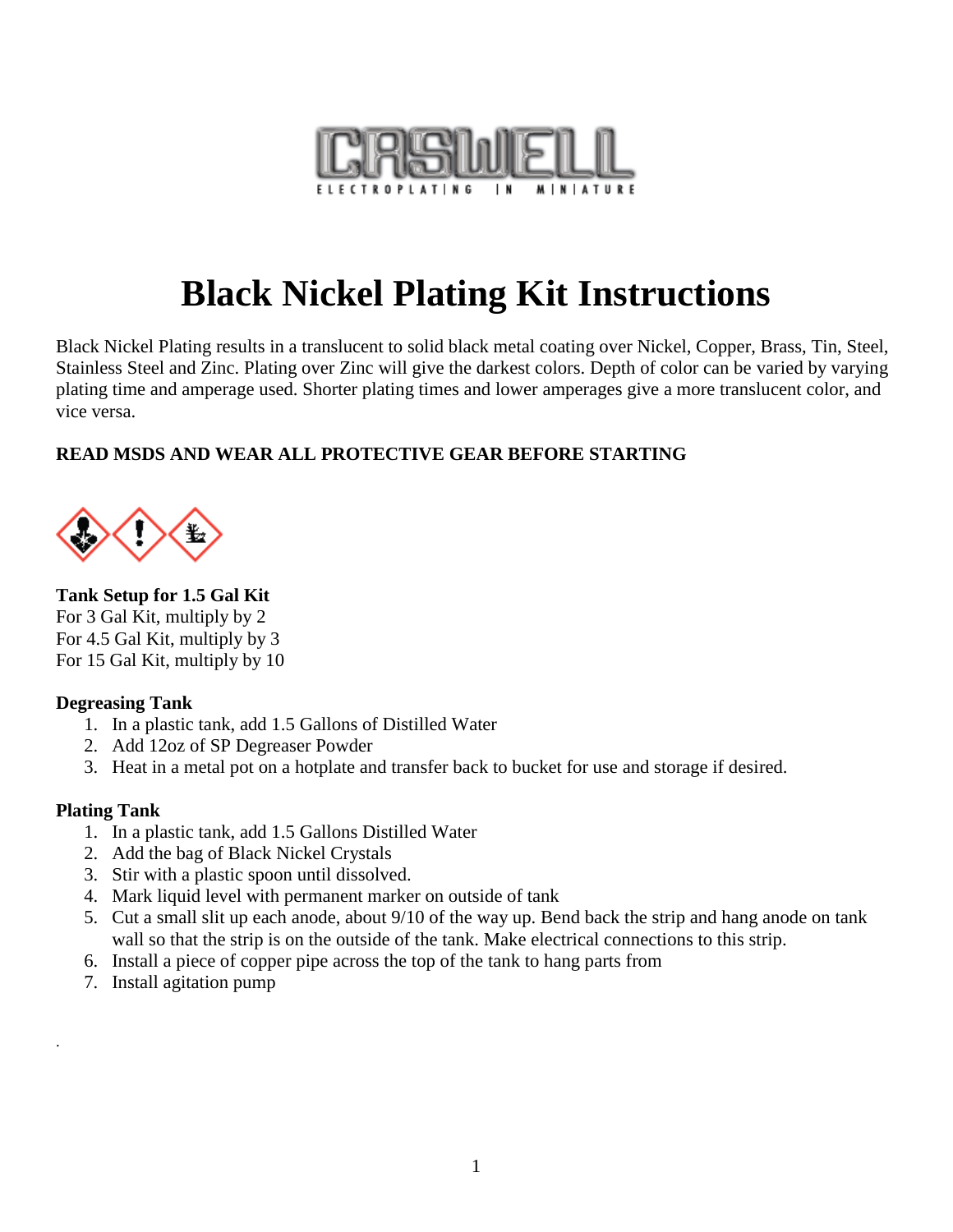#### **Operating the System**

Parts MUST be perfectly clean before plating. If a bright plated finish is required, parts must also be polished to a high shine before plating.

Immerse the parts in the degreaser solution until clean. A soft brush may help speed the cleaning process.

Check Cleanliness by Performing a Water break Test – water should sheet off the clean part, not bead up.

#### **RINSING WITH DISTILLED WATER**

The part should be raised out of the solution and sprayed liberally with distilled water. The runoff should be allowed to drain into the tank.





*Oil/dirt film makes water bead up*

*No oil/dirt film allows water to cover part*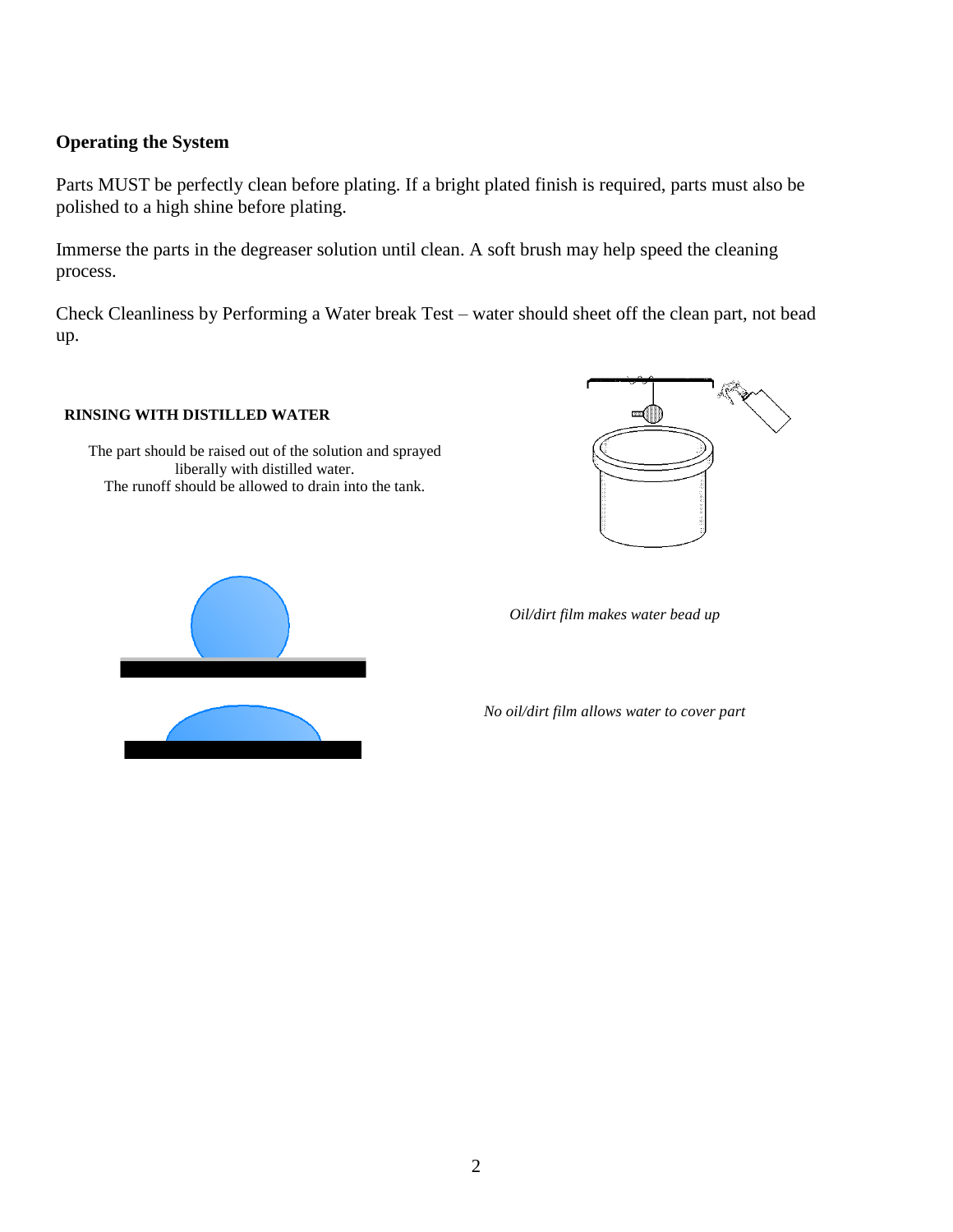| <b>PROCEDURE</b>                                      | <b>SETUP</b>                                                                                                                                   | <b>OPERATING</b><br><b>PARAMETERS</b>                                                                                      | <b>EQUIPMENT</b>                                                                                                          | <b>SAFETY</b>                                               |  |
|-------------------------------------------------------|------------------------------------------------------------------------------------------------------------------------------------------------|----------------------------------------------------------------------------------------------------------------------------|---------------------------------------------------------------------------------------------------------------------------|-------------------------------------------------------------|--|
| 1. SURFACE<br><b>PREPARATION</b>                      | Buff & Polish for a mirror finish. Bead Blast for a 'flat or Butler Nickel' finish. Nylon Abrasive wheel<br>buff for a 'scratched brush' look. |                                                                                                                            |                                                                                                                           |                                                             |  |
| 2. DEGREASING                                         |                                                                                                                                                | $140 - 200$ <sup>oF</sup><br>No agitation<br>5 mins immersion<br>12 oz. SP Degreaser<br>1.5 gal Distilled water            | 1 x Plastic tank<br>1 x tank lid<br>SP Degreaser                                                                          | Wear rubber<br>gloves and<br>goggles. Do<br>not ingest      |  |
| 3. RINSE IN<br><b>DISTILLED WATER</b><br><b>SPRAY</b> |                                                                                                                                                |                                                                                                                            |                                                                                                                           |                                                             |  |
| <b>4. WATER BREAK</b><br><b>TEST</b>                  | Oil/dirt film makes water bead up<br>No oil/dirt film allows water to cover part                                                               |                                                                                                                            |                                                                                                                           |                                                             |  |
| 5. CALCULATE TOTAL SURFACE AREA AND PLATING TIME      |                                                                                                                                                |                                                                                                                            |                                                                                                                           |                                                             |  |
| 6. Tank Makeup                                        |                                                                                                                                                | Agitation (pump)<br>1 pack Crystals per 1.5<br>gals of DISTILLED<br><b>WATER</b><br>$0.01$ amp per 1 sq"<br>$pH = 4.5 - 6$ | 1 x plastic tank<br>1 x tank lid<br>2 Nickel Anodes<br>2 Anode Bandages<br>1 x filter/pump<br>Crystals<br>Distilled water | Wear rubber<br>gloves and<br>goggles. Do<br>not ingest<br>耊 |  |
| 7. Plating Times                                      | Plate for 2-10 minutes. Longer times will give more solid color. Feel free to experiment.                                                      |                                                                                                                            |                                                                                                                           |                                                             |  |
| 8. Replace lost water                                 | After plating, top up the tank with DISTILLED water to the original waterline.                                                                 |                                                                                                                            |                                                                                                                           |                                                             |  |
| 9. Protect                                            | If desired, protect finish with lacquer, Caswell Sealer or Wax.                                                                                |                                                                                                                            |                                                                                                                           |                                                             |  |